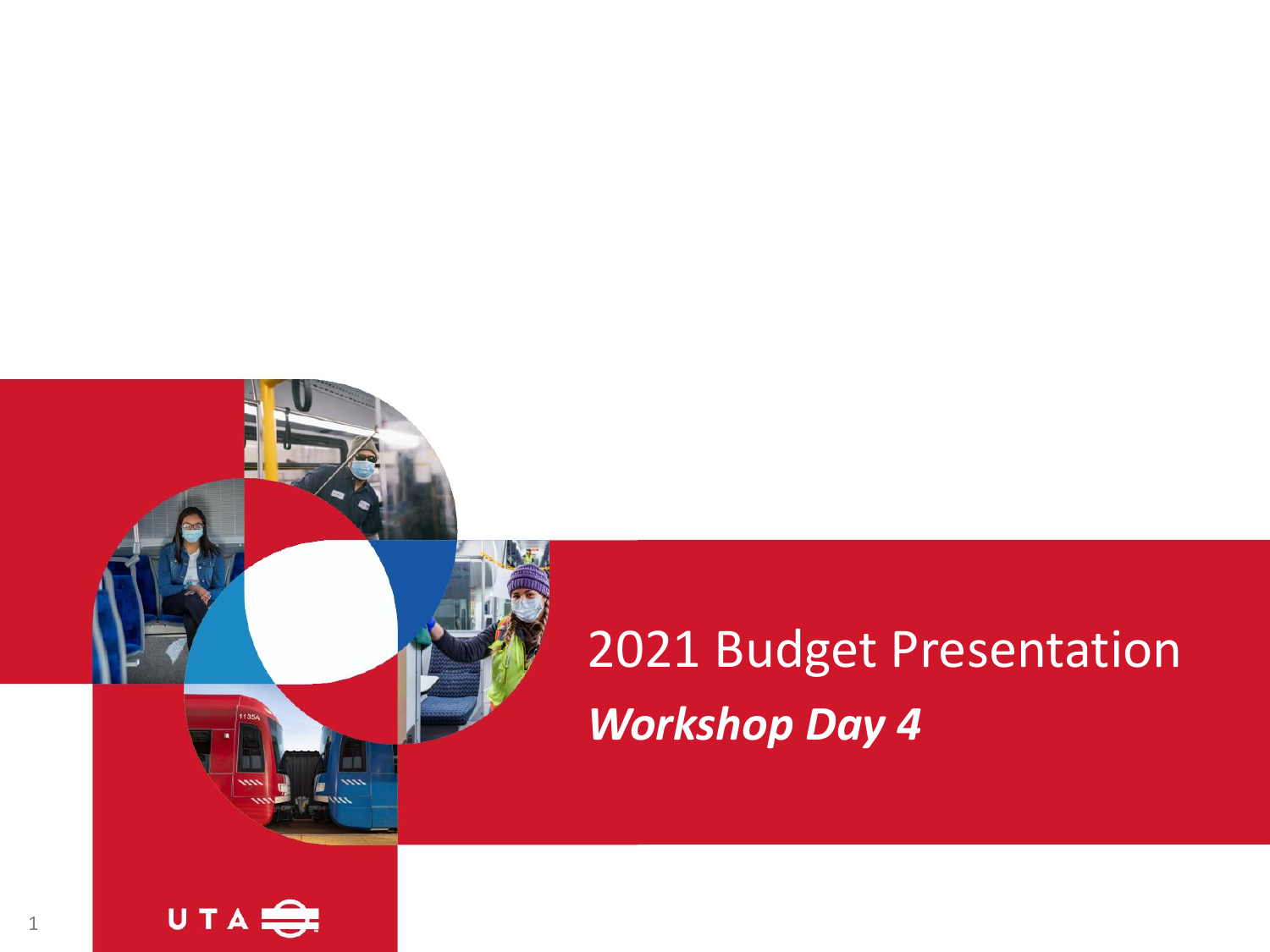## 2021 Budget Workshop Agenda

- **Modal Metrics – Bill Greene**
- **Sources and Uses 5 - year Overview – Bill Greene**
- **Fare Collection System Funding & Timeline – Dan Harmuth**
- **Resource Topics – Alisha Garrett**
	- Community Engagement
	- Real Estate & TOD
	- COO
	- Asset Management Dave Hancock
- **Other Discussion Items – Alisha Garrett**

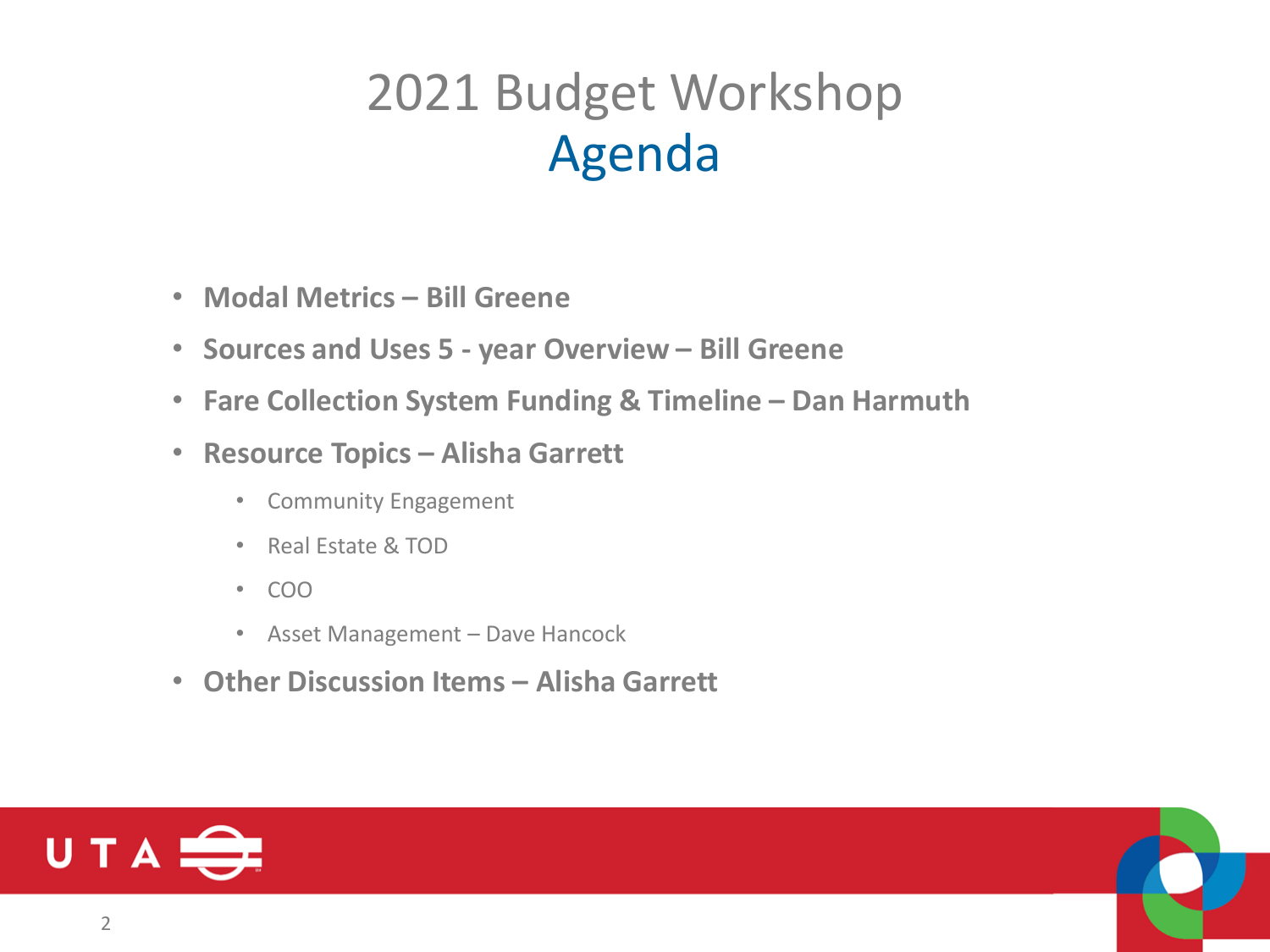

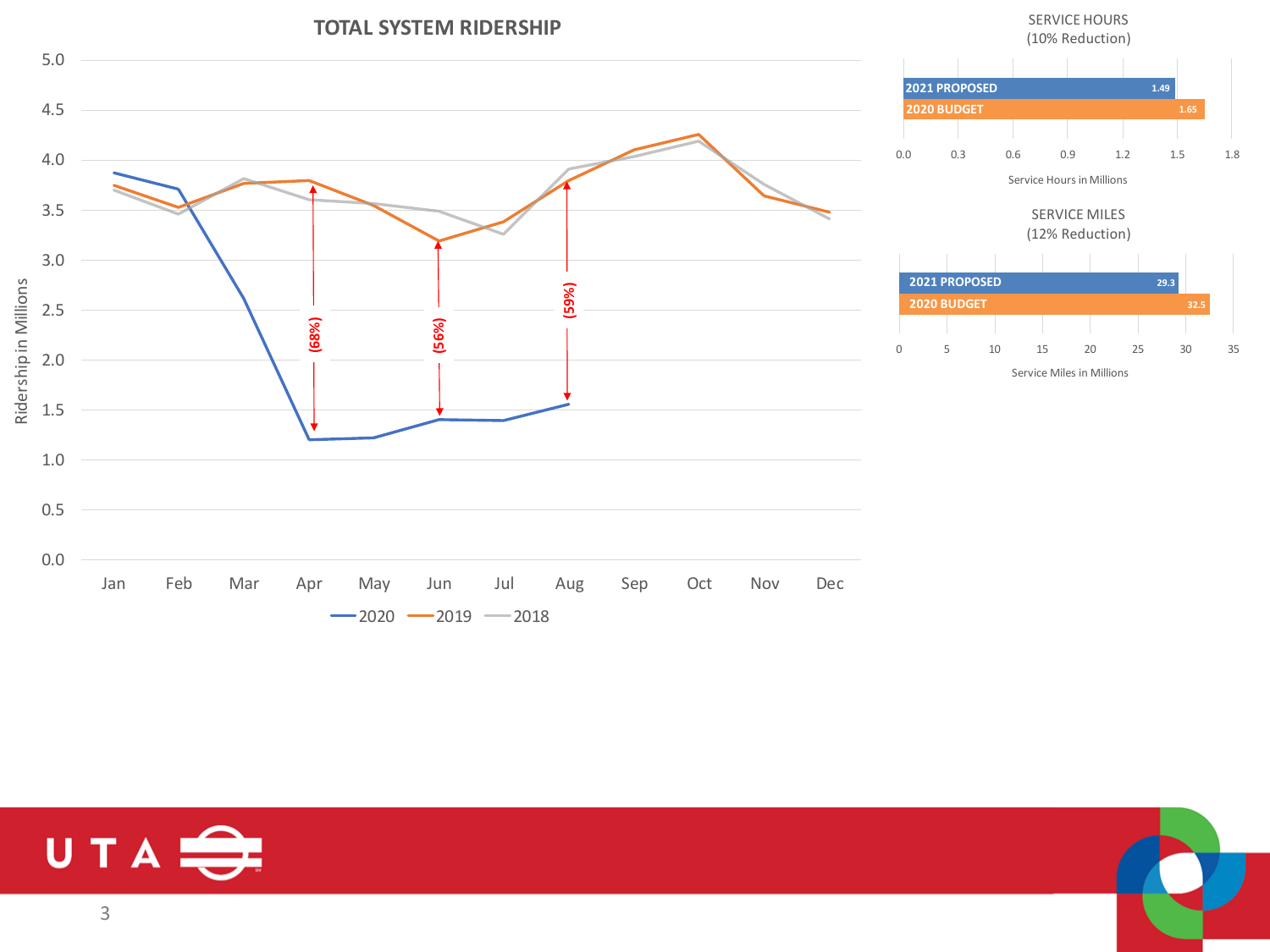

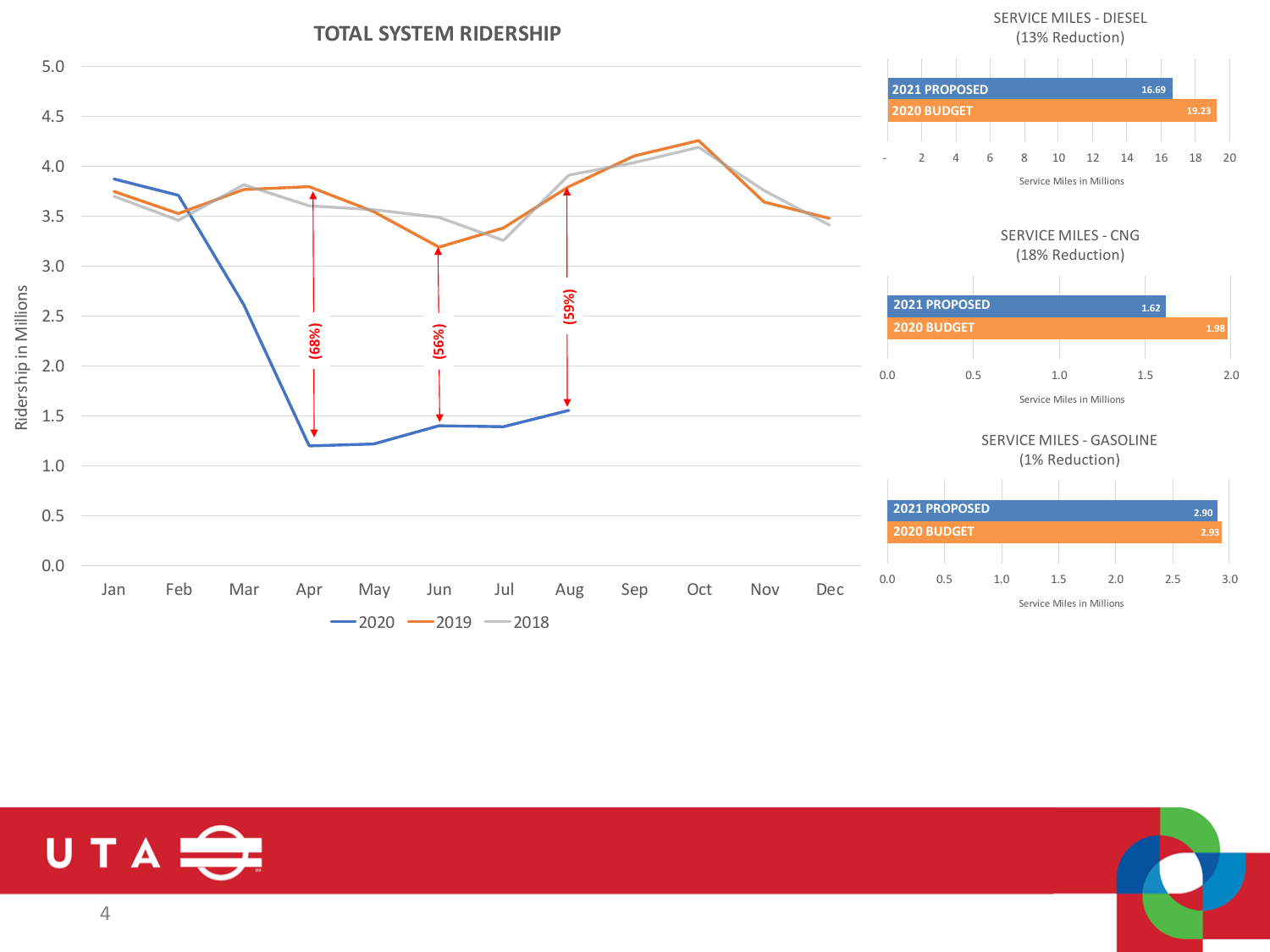

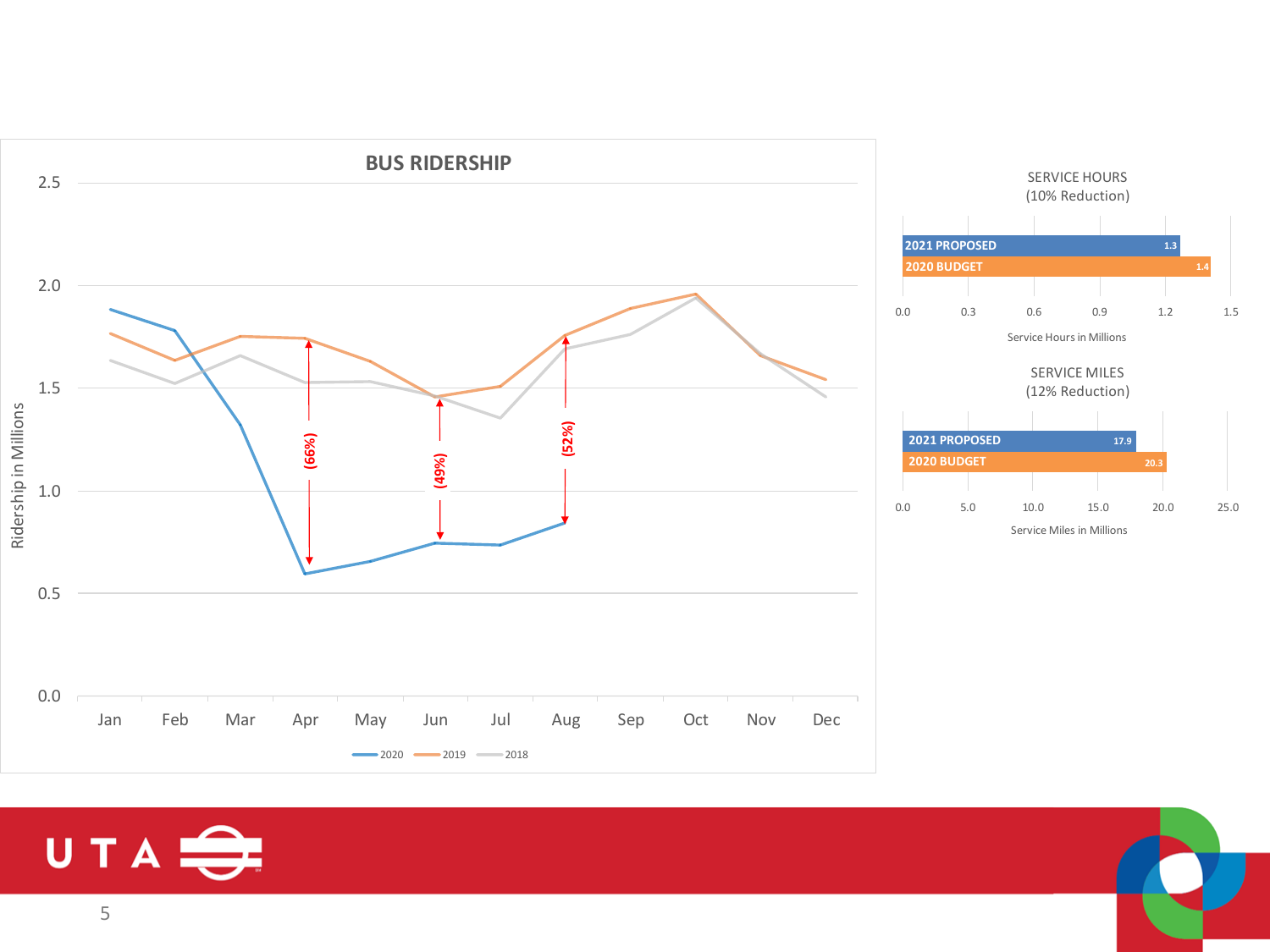

## UTA<sup>S</sup>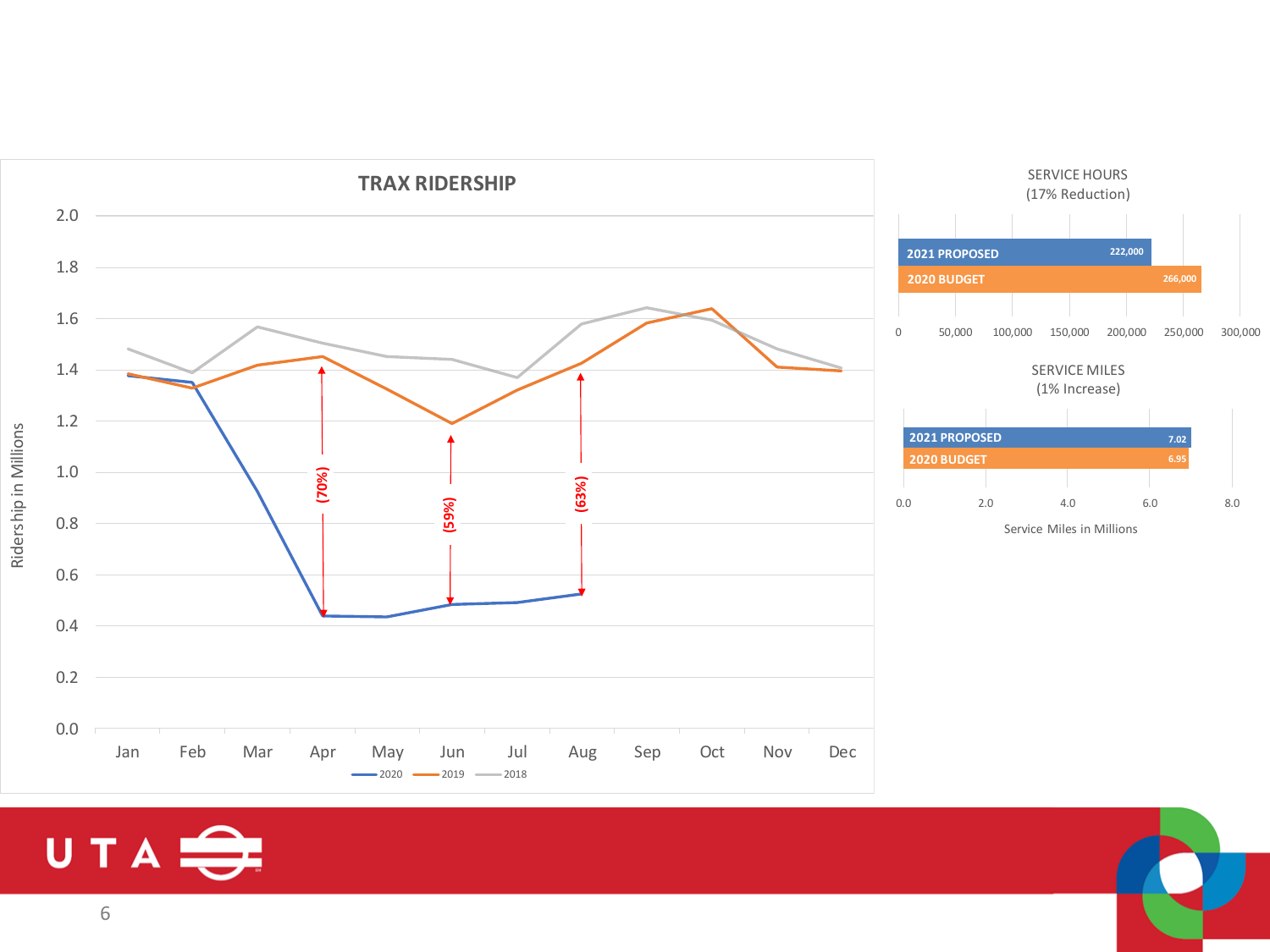

#### **FRONTRUNNER RIDERSHIP**

## UTA<sup>S</sup>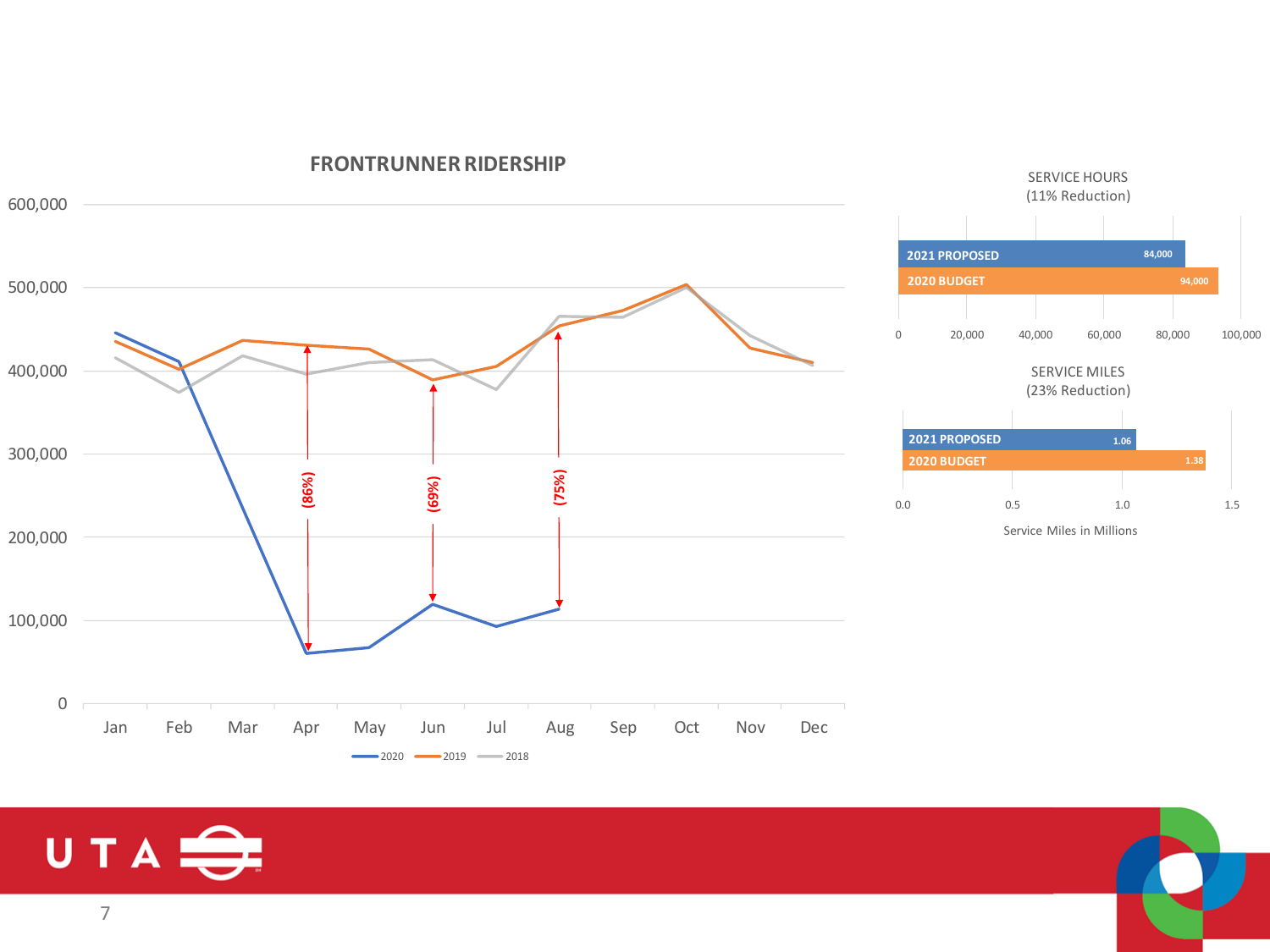![](_page_7_Figure_0.jpeg)

![](_page_7_Picture_1.jpeg)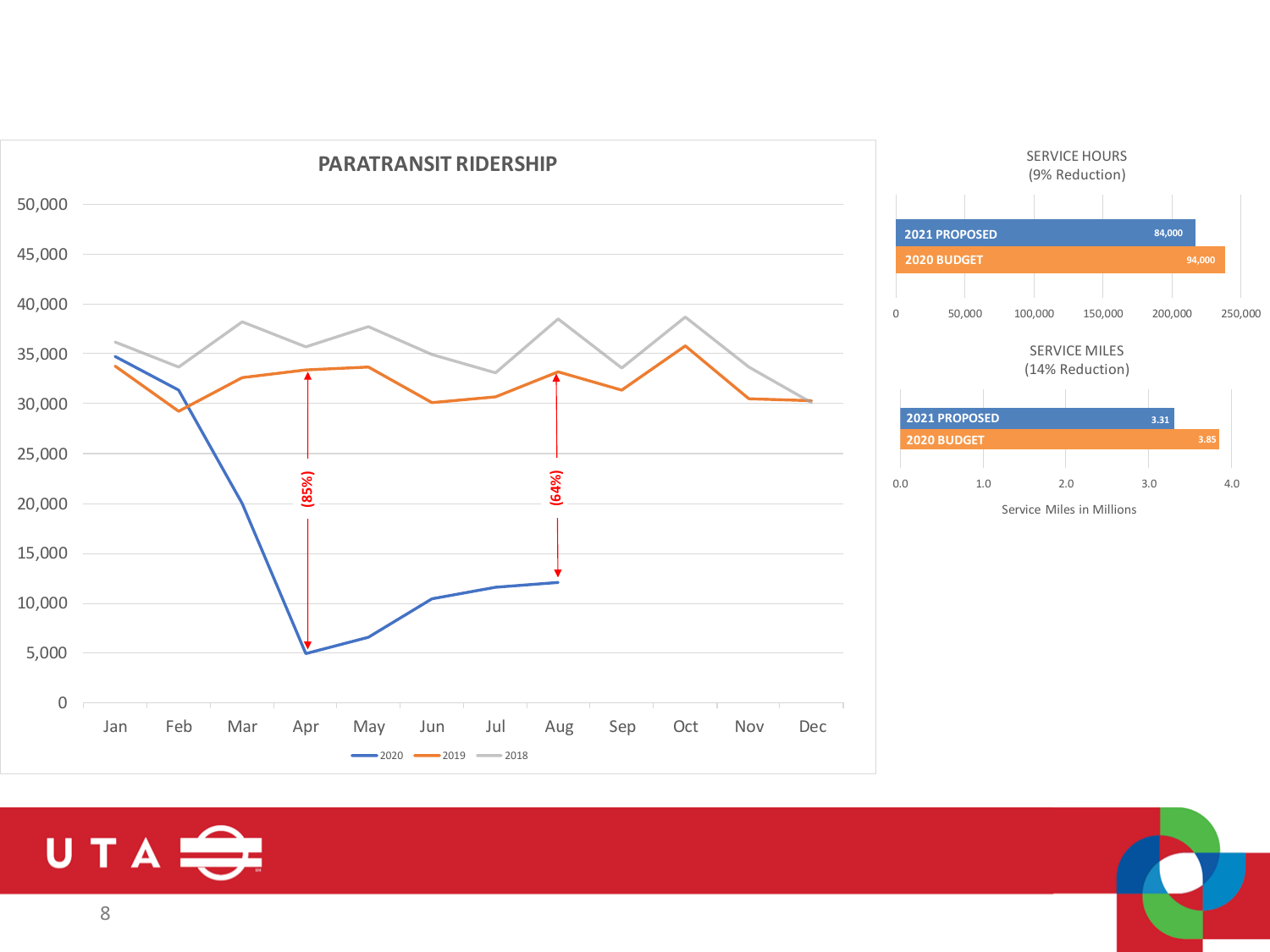![](_page_8_Figure_0.jpeg)

![](_page_8_Picture_1.jpeg)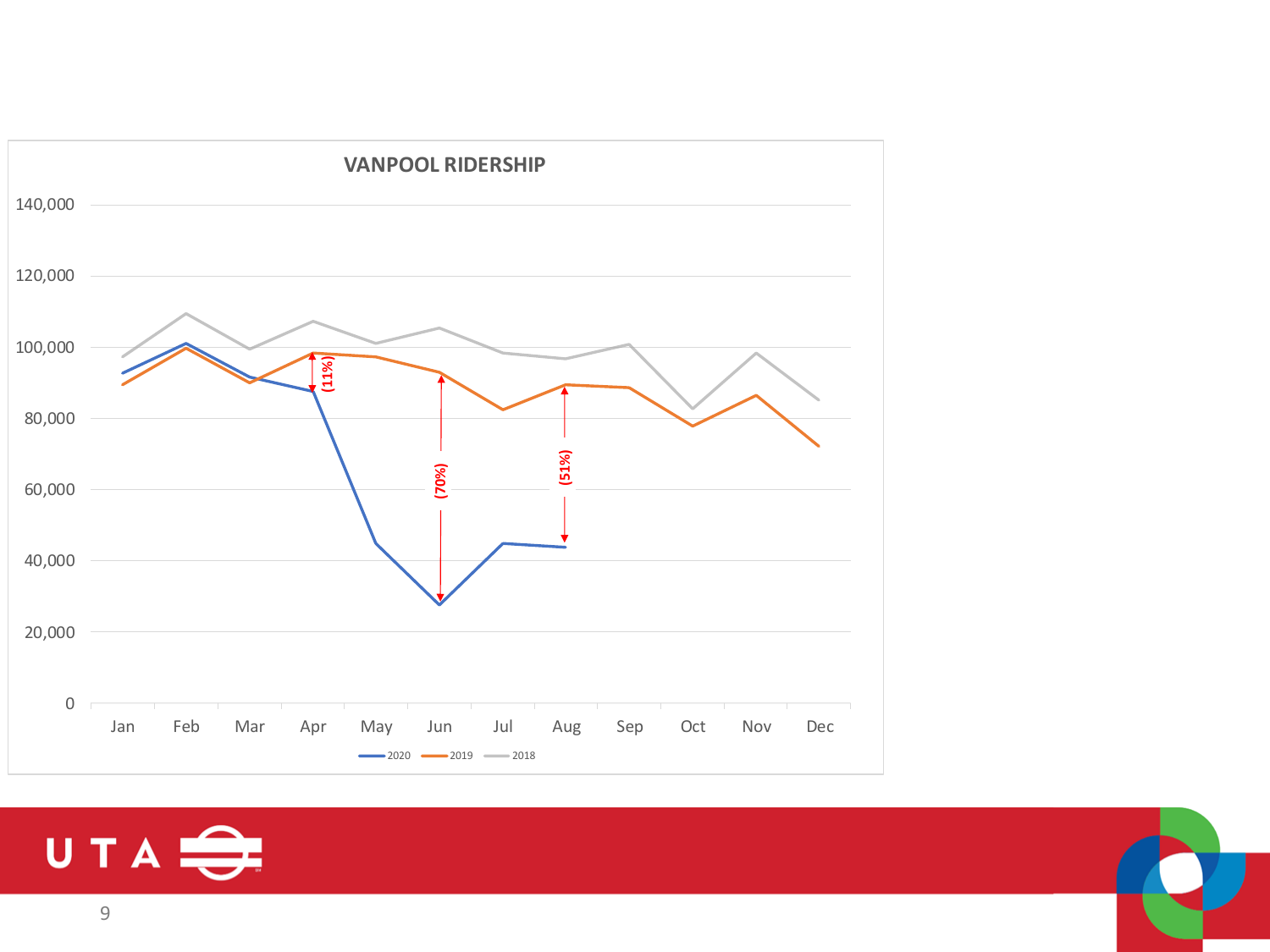#### Operating Expense By Mode:

|                         | 2020 Budget | 2021 Proposed<br><b>Budget</b> | <b>Variance</b> |
|-------------------------|-------------|--------------------------------|-----------------|
| <b>Bus</b>              | \$106.1 M   | \$105.9 M                      | $-0.2%$         |
| <b>Commuter Rail</b>    | \$30.7 M    | \$29.3 <sub>M</sub>            | $-1.1%$         |
| Light Rail              | \$52.2 M    | \$55.2 M                       | 5.7%            |
| <b>Special Services</b> | \$28.2 M    | \$27.9 M                       | $-4.5%$         |
| <b>Total</b>            | \$217.2 M   | \$218.3 M                      | 0.5%            |

![](_page_9_Picture_2.jpeg)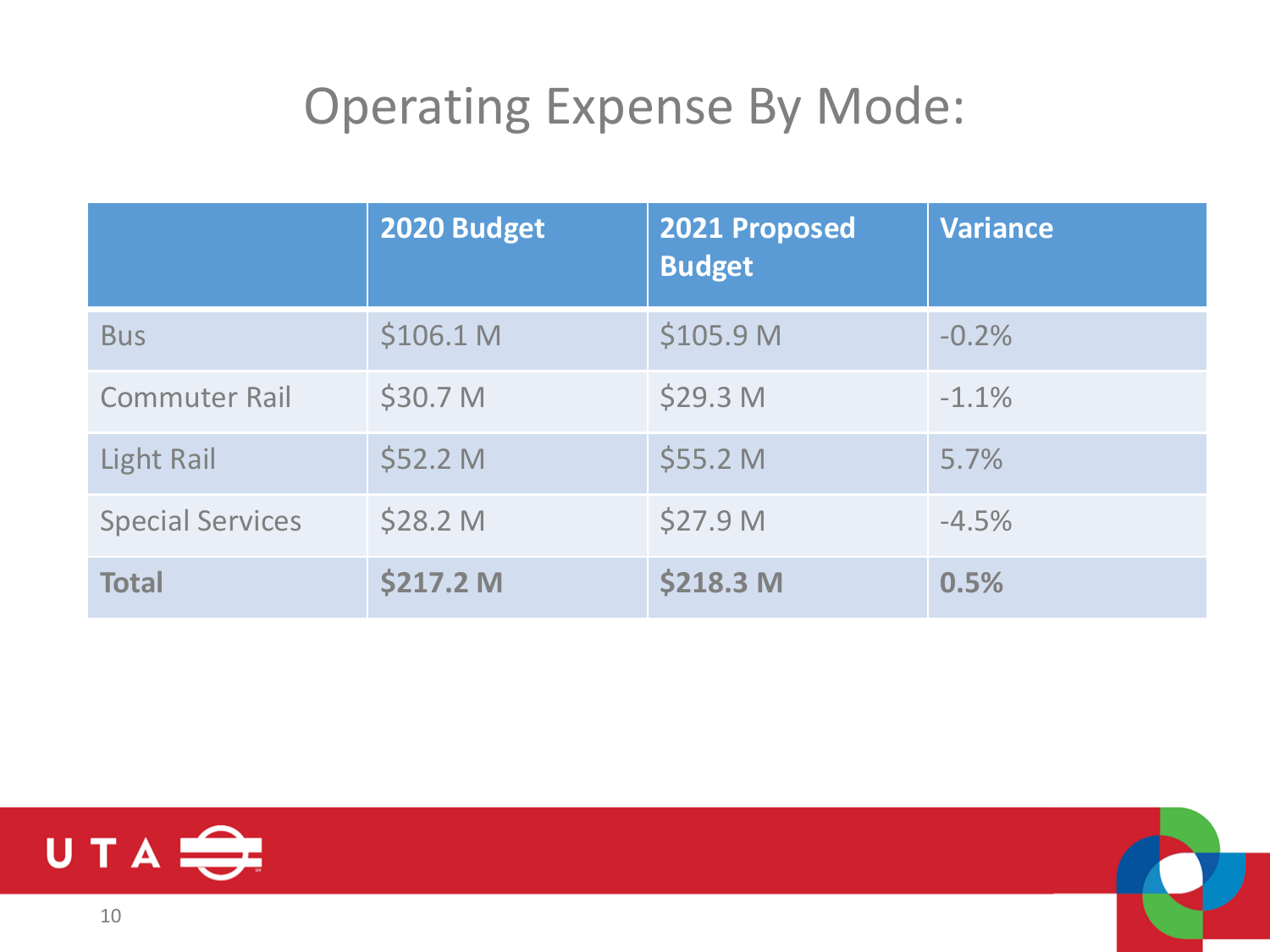# 2021 Budget Presentation *Sources & Uses*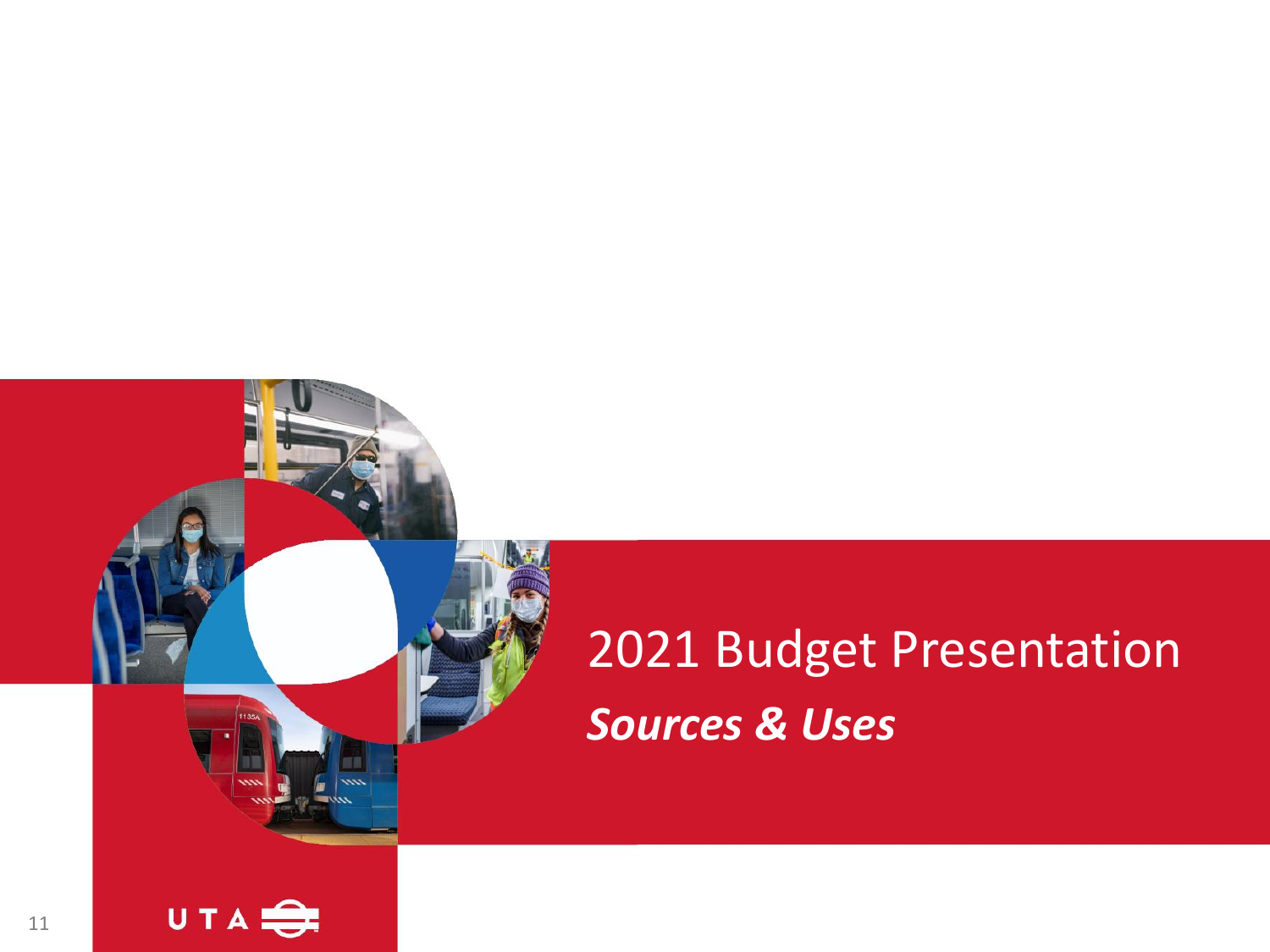#### Influences to Sources & Uses:

- Forecasted 2020 Revenues & Expenses
- Does not assume 5th 0.20%
- Fares will return to 2019 levels by 2025
- CARES Act Funding
- Assumes service reserve of 5% of prior years total operating expense
- Bonding \$103M in 2022
- Board Reserve Policy

![](_page_11_Picture_8.jpeg)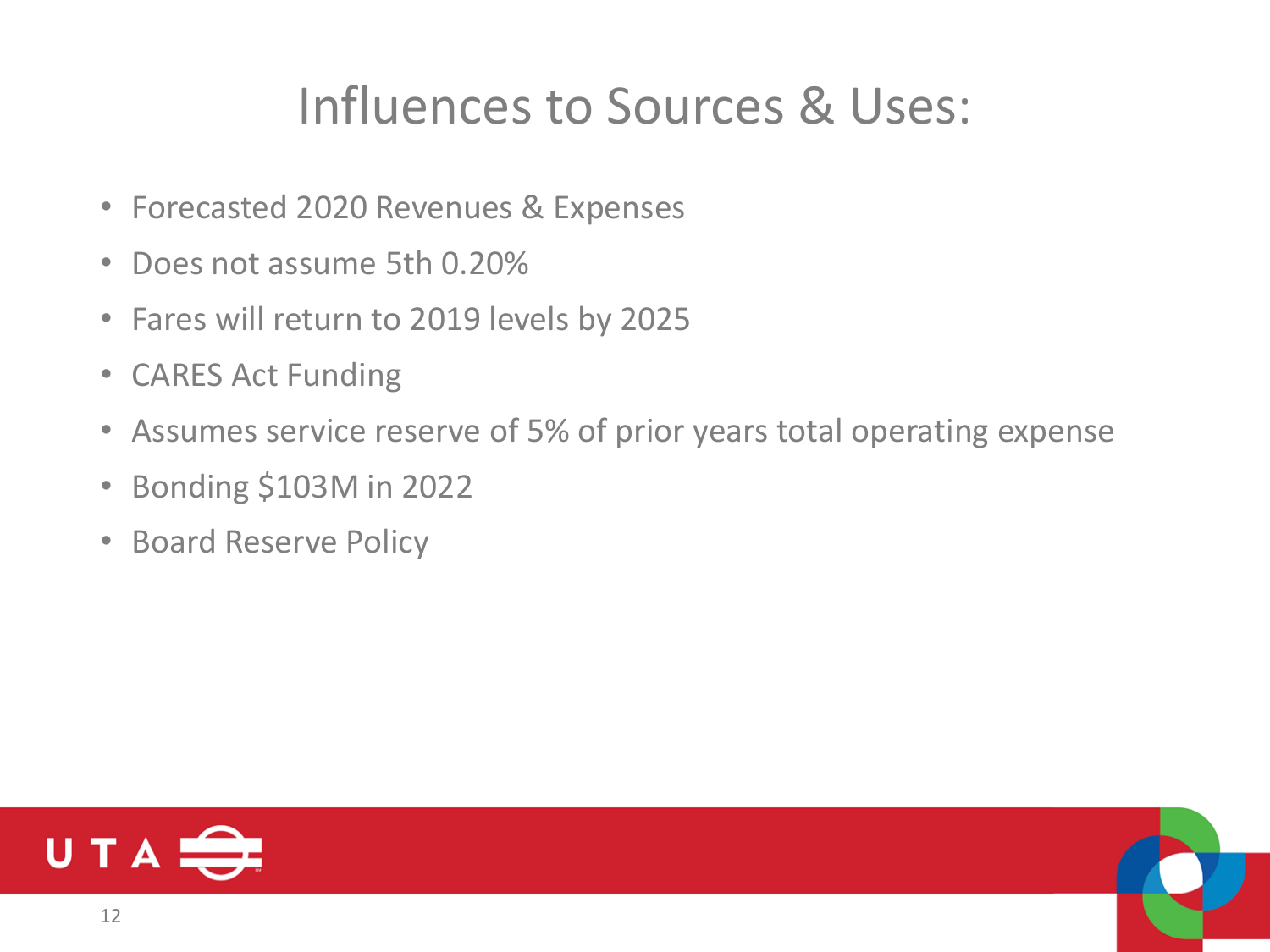|    | <b>Summary of TFP (000's)</b>         | <b>Forecast</b><br>2020 |    | <b>Forecast</b><br>2021 |    | <b>Forecast</b><br>2022 |    | <b>Forecast</b><br>2023 | <b>Forecast</b><br>2024 | <b>Forecast</b><br>2025 |
|----|---------------------------------------|-------------------------|----|-------------------------|----|-------------------------|----|-------------------------|-------------------------|-------------------------|
| A  | <b>Beginning Balance</b>              | \$291,992               |    | \$334,714               |    | \$334,680               |    | \$339,943               | \$280,735               | \$214,164               |
|    | <b>Revenue</b>                        |                         |    |                         |    |                         |    |                         |                         |                         |
|    | Sales Tax                             | \$<br>346,751           | \$ | 364,088                 | S. | 382,292                 | S. | 401,407                 | \$<br>421,477           | \$<br>442,551           |
|    | Federal Prevent. Maint.               | 67,911                  |    | 70,507                  |    | 71,212                  |    | 73,903                  | 74,642                  | 75,388                  |
|    | Passenger                             | 33,511                  |    | 31,979                  |    | 36,033                  |    | 40,700                  | 46,183                  | 52,649                  |
|    | <b>Other Revenues</b>                 | 103,038                 |    | 117,676                 |    | 18,999                  |    | 19,189                  | 19,814                  | 17,922                  |
| B  | <b>Total Revenues</b>                 | \$<br>551,211           | S  | 584,250                 | \$ | 508,537                 | \$ | 535,198                 | \$<br>562,115           | \$<br>588,510           |
|    |                                       |                         |    |                         |    |                         |    |                         |                         |                         |
| C  | <b>Total Operating Expenses</b>       | \$299,885               |    | \$325,853               |    | \$353,446               |    | \$364,931               | \$376,789               | \$389,033               |
| D  | <b>Net Available</b>                  | \$543,318               |    | \$593,111               |    | \$489,771               |    | \$510,210               | \$466,061               | \$413,641               |
|    |                                       |                         |    |                         |    |                         |    |                         |                         |                         |
| E. | <b>Capital Sources</b>                | \$<br>109,207           | \$ | 166,197                 | Ŝ. | 240,058                 | Ŝ. | 72,385                  | \$<br>152,195           | \$<br>54,537            |
|    | <b>Capital Uses</b>                   | 186,105                 |    | 278,652                 |    | 226,971                 |    | 126,886                 | 223,713                 | 105,583                 |
| G  | <b>Debt Service</b>                   | \$<br>131,706           | \$ | 145,975                 | \$ | 162,916                 | S  | 174,974                 | \$<br>180,378           | \$<br>189,409           |
|    |                                       |                         |    |                         |    |                         |    |                         |                         |                         |
| H  | <b>Net Change (Sources less Uses)</b> | \$42,722                |    | \$<br>(33)              |    | \$<br>5,263             |    | \$ (59,208)             | \$ (66,570)             | \$ (40,979)             |
|    |                                       |                         |    |                         |    |                         |    |                         |                         |                         |
|    | <b>Ending Balance</b>                 | \$<br>334,714           | \$ | 334,680                 | \$ | 339,943                 | \$ | 280,735                 | \$<br>214,164           | \$<br>173,186           |
|    |                                       |                         |    |                         |    |                         |    |                         |                         |                         |
|    | <b>Required Reserves</b>              | \$<br>150,726           | Ŝ. | 154,621                 | S. | 158,760                 | Ŝ. | 160,483                 | \$<br>162,261           | \$<br>164,098           |
| K  | <b>Unrestricted Fund Balance</b>      | \$<br>183,988           | \$ | 180,059                 | \$ | 181,183                 | \$ | 120,252                 | \$<br>51,903            | \$<br>9,088             |
|    |                                       |                         |    |                         |    |                         |    |                         |                         |                         |

UTA

13 **D = A + B - C I = D + E - F - G**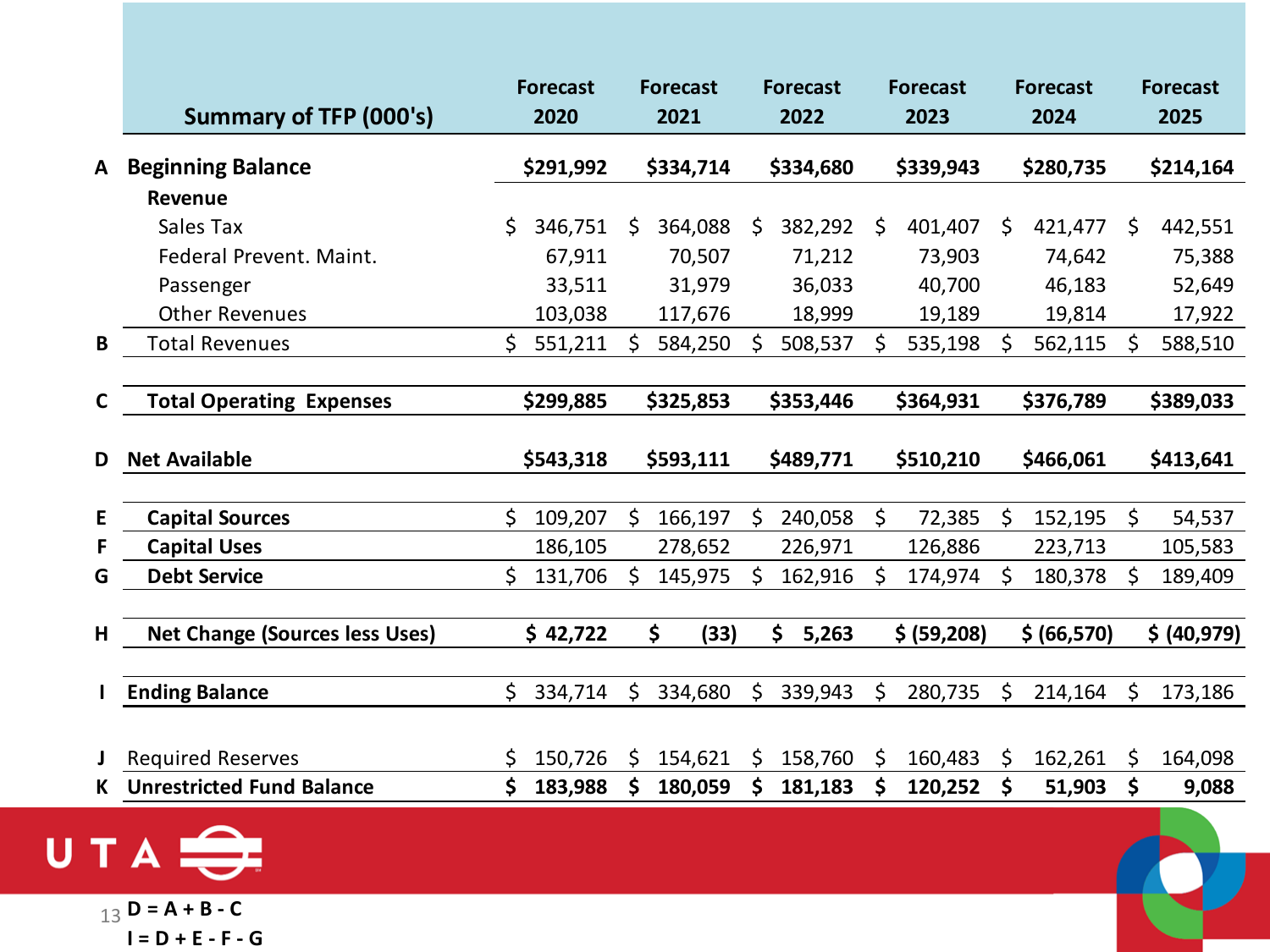# 2021 Budget Presentation *Fare Collection System*

![](_page_13_Picture_1.jpeg)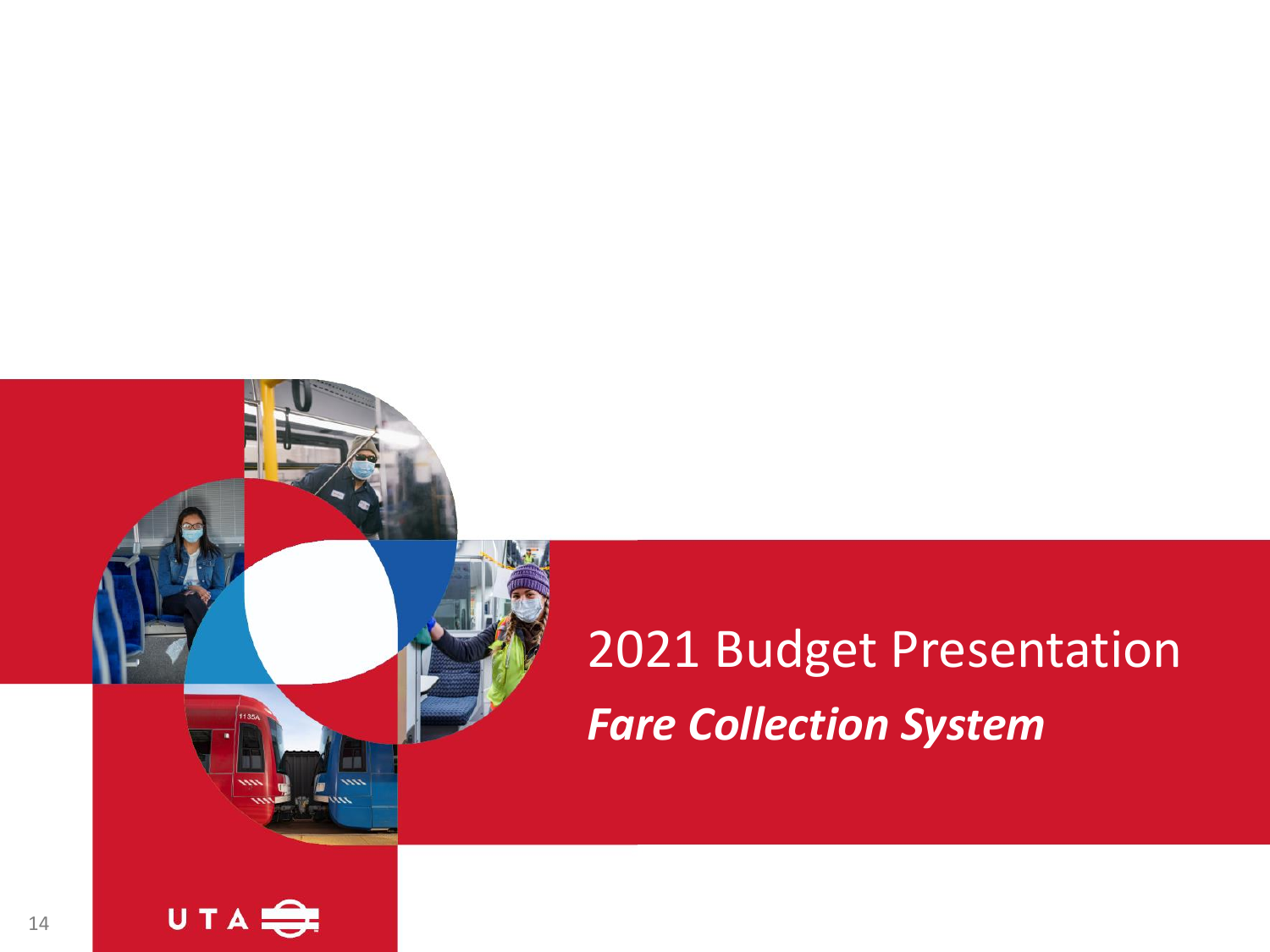#### Fare Collection System Options:

- Option 1: Keep current custom EFC-X back office system
- Option 2: Replace EFCX with "Vendor-hosted" system
- Option 3: Replace EFCX with Vendor-hosted "Complete" system

![](_page_14_Picture_4.jpeg)

![](_page_14_Picture_5.jpeg)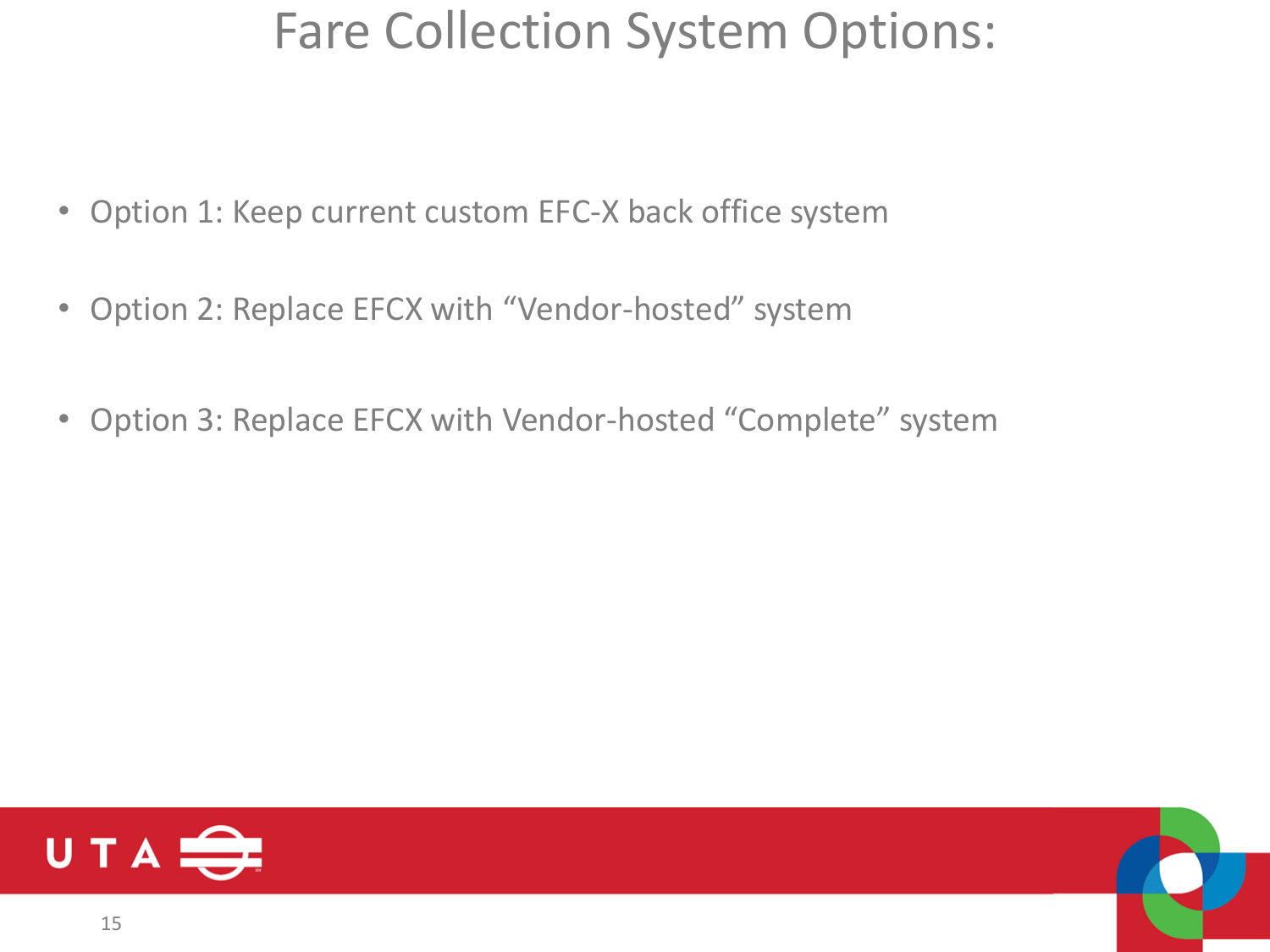#### Fare Collection System Timeline:

![](_page_15_Figure_1.jpeg)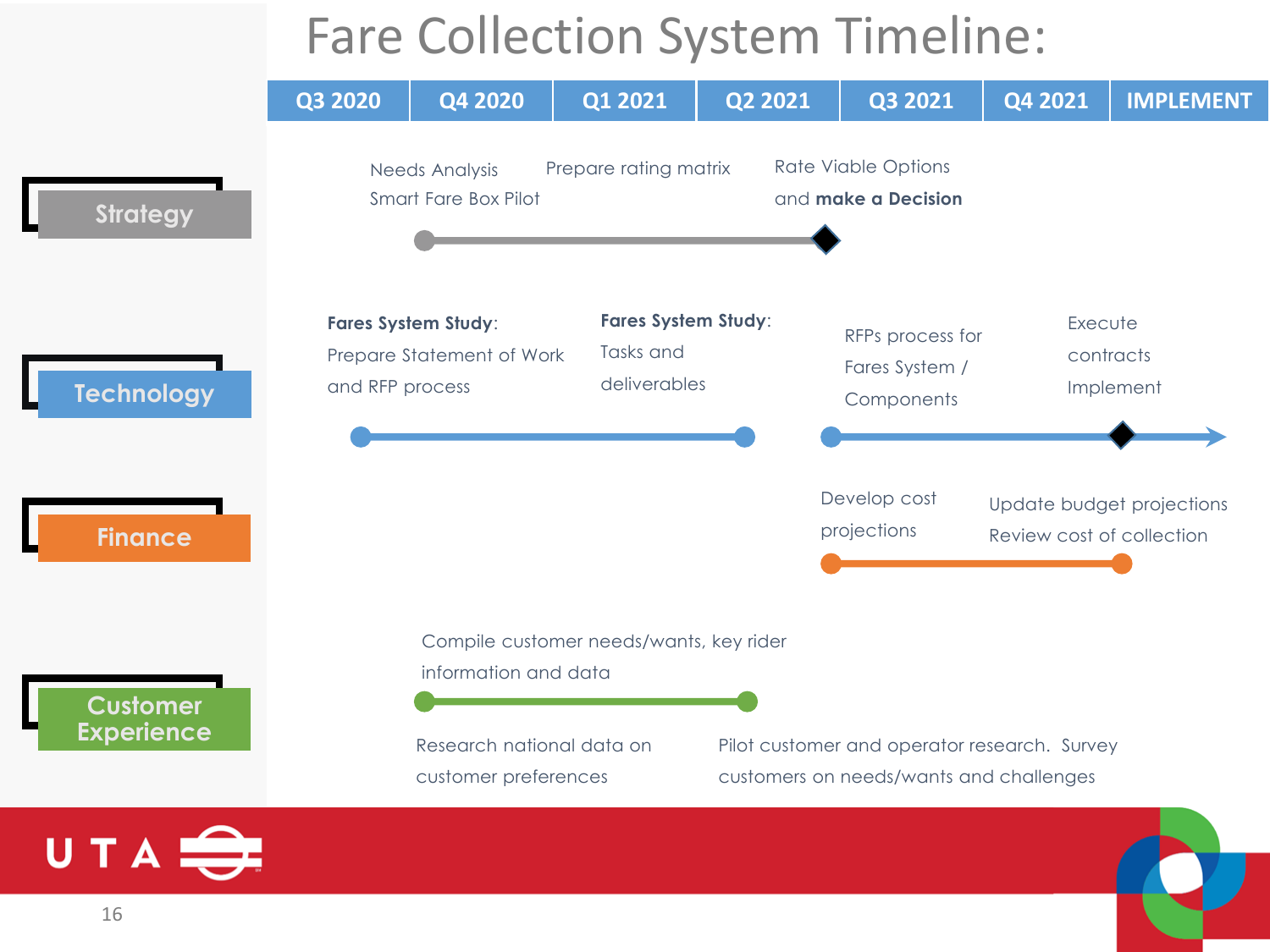#### Fare Collection System Costs:

|                            |                                   | <b>Annual</b><br><b>Costs</b>    | Project<br><b>Costs</b> |  |  |  |  |  |
|----------------------------|-----------------------------------|----------------------------------|-------------------------|--|--|--|--|--|
|                            | Technology maintenance            | \$110,000                        |                         |  |  |  |  |  |
|                            | <b>Mechanical maintenance</b>     | \$269,000                        |                         |  |  |  |  |  |
| <b>Ongoing Maintenance</b> | <b>Mechanical parts</b>           | \$173,000                        |                         |  |  |  |  |  |
|                            | <b>Bus farebox rekeying</b>       |                                  | \$<br>336,000           |  |  |  |  |  |
| One-time Investments       | <b>TVMs for UVX</b>               |                                  | \$1,100,000             |  |  |  |  |  |
|                            | <b>Rail TVM SoGR</b>              | \$50,000                         | \$7,800,000             |  |  |  |  |  |
|                            | <b>Validators</b>                 | \$250,000                        | \$5,000,000             |  |  |  |  |  |
|                            | <b>Upgrade Current EFC System</b> | \$350,000                        | \$1,000,000             |  |  |  |  |  |
|                            | <b>Smart fare boxes</b>           |                                  | $\approx$ \$9,500,000   |  |  |  |  |  |
| <b>Unfunded Options</b>    | <b>Replace EFC System</b>         | $\sim$ \$10,000,000              |                         |  |  |  |  |  |
|                            | <b>Software maintenance</b>       | -------------------> ~ \$950,000 |                         |  |  |  |  |  |

## UTA<sub>S</sub>

**BUDGETED/PLANNED BUDGETED/PLANNED** 

> **Unfunded Options Unfunded Options**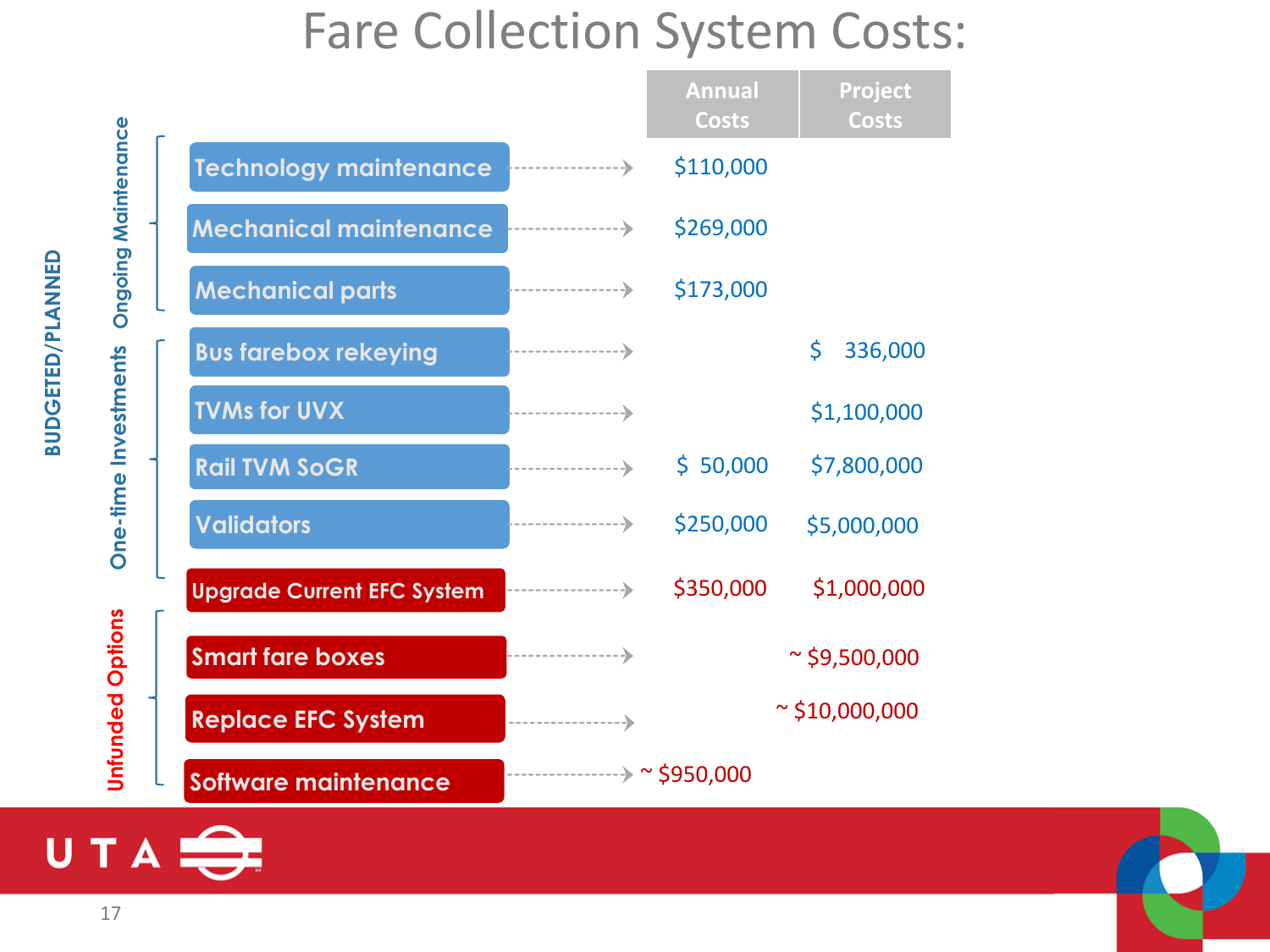## 2021 Budget Presentation *Resources*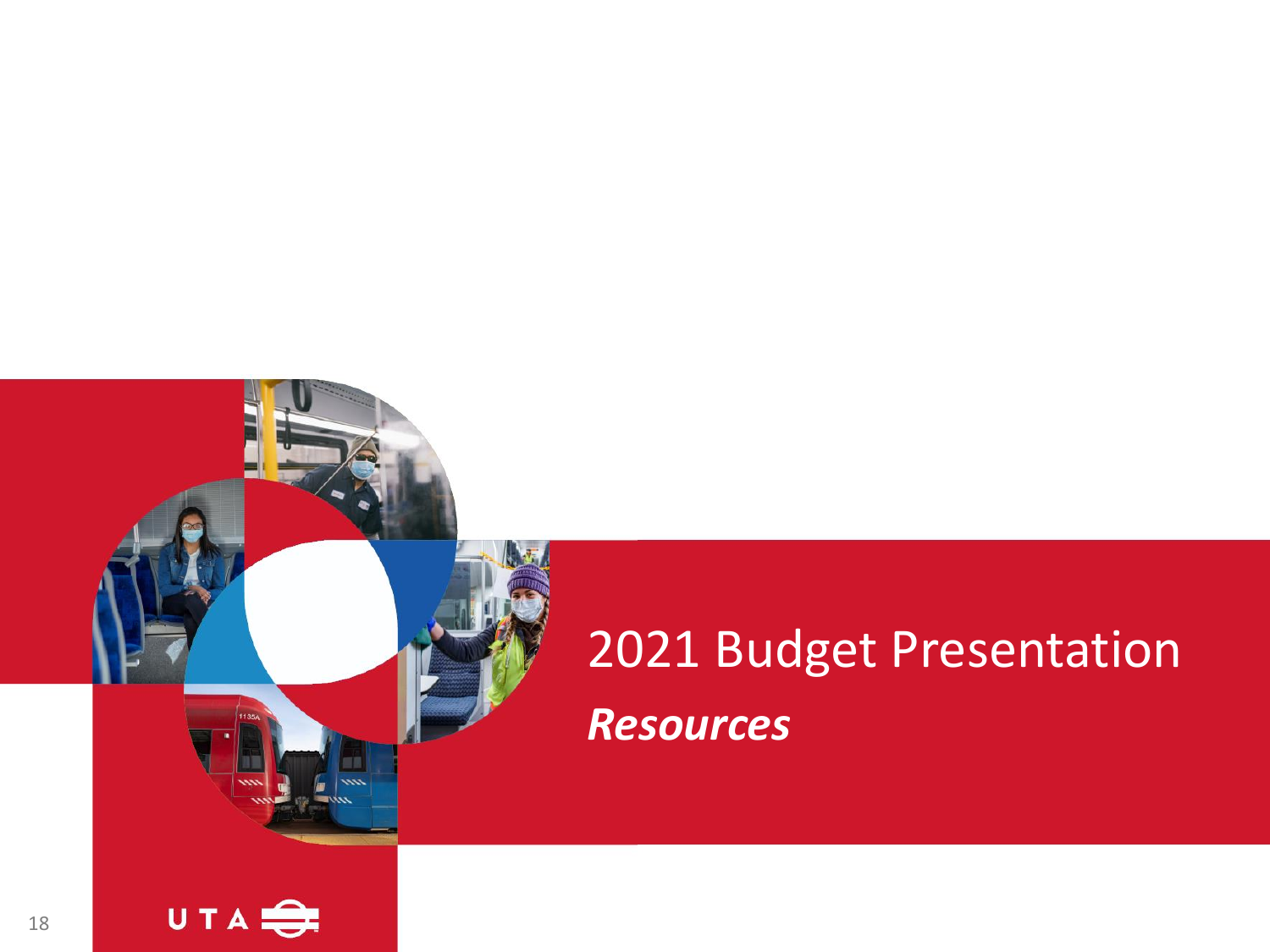#### 2021 Resource Follow-up:

- **No Change**
	- Chief Operating Administration
- **Shift resources within Current Budget and FTE**
	- Community Engagement
- **Evaluate One Time Expense Needs**
	- Real Estate & TOD
- **Propose increases to Asset Management**

![](_page_18_Picture_8.jpeg)

![](_page_18_Picture_9.jpeg)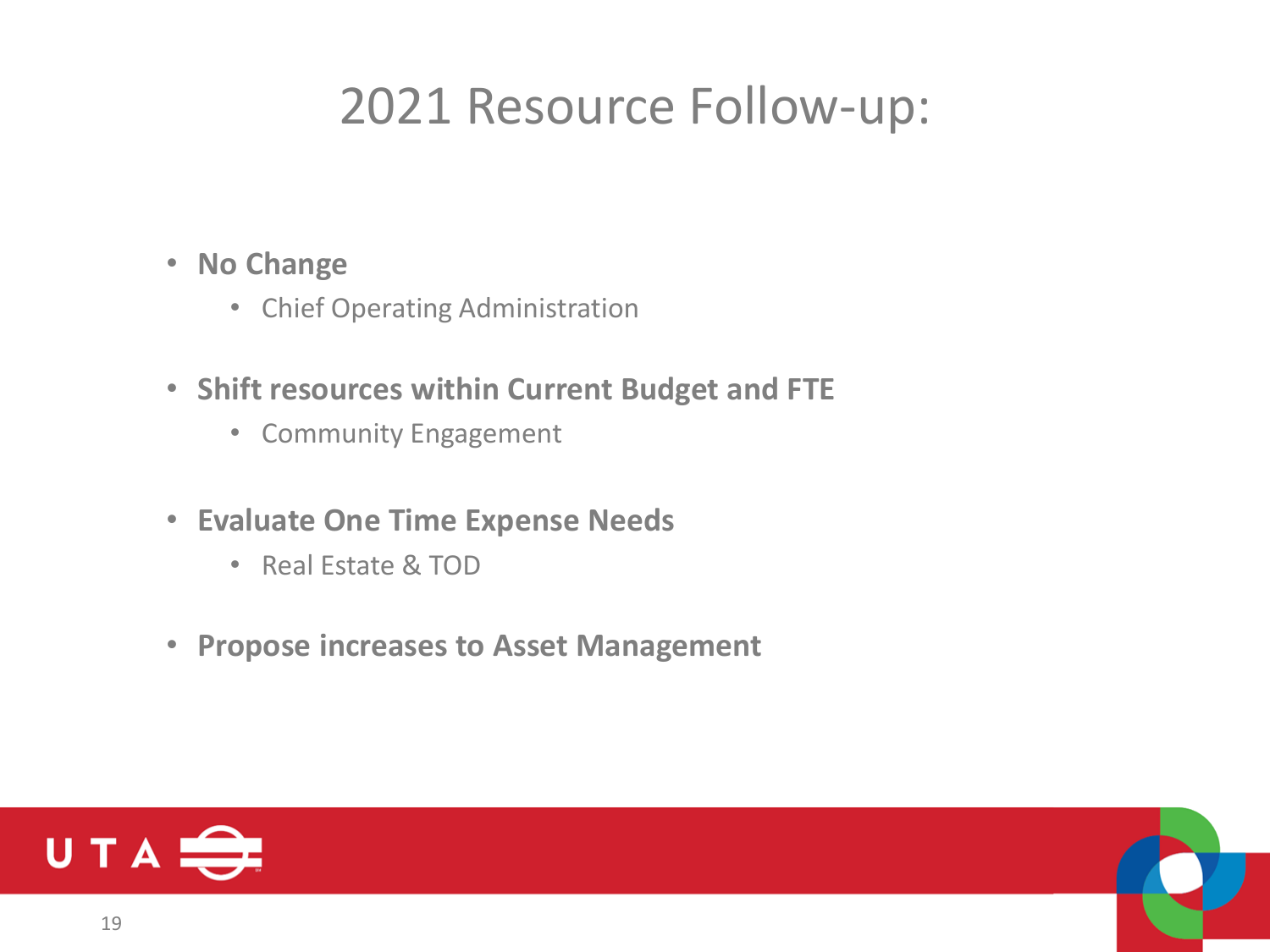#### Asset Management Service Unit

Total Funding-

\* Operating: \$40.3 M \* SGR Projects: \$81.5M

![](_page_19_Figure_3.jpeg)

![](_page_19_Picture_4.jpeg)

![](_page_19_Picture_5.jpeg)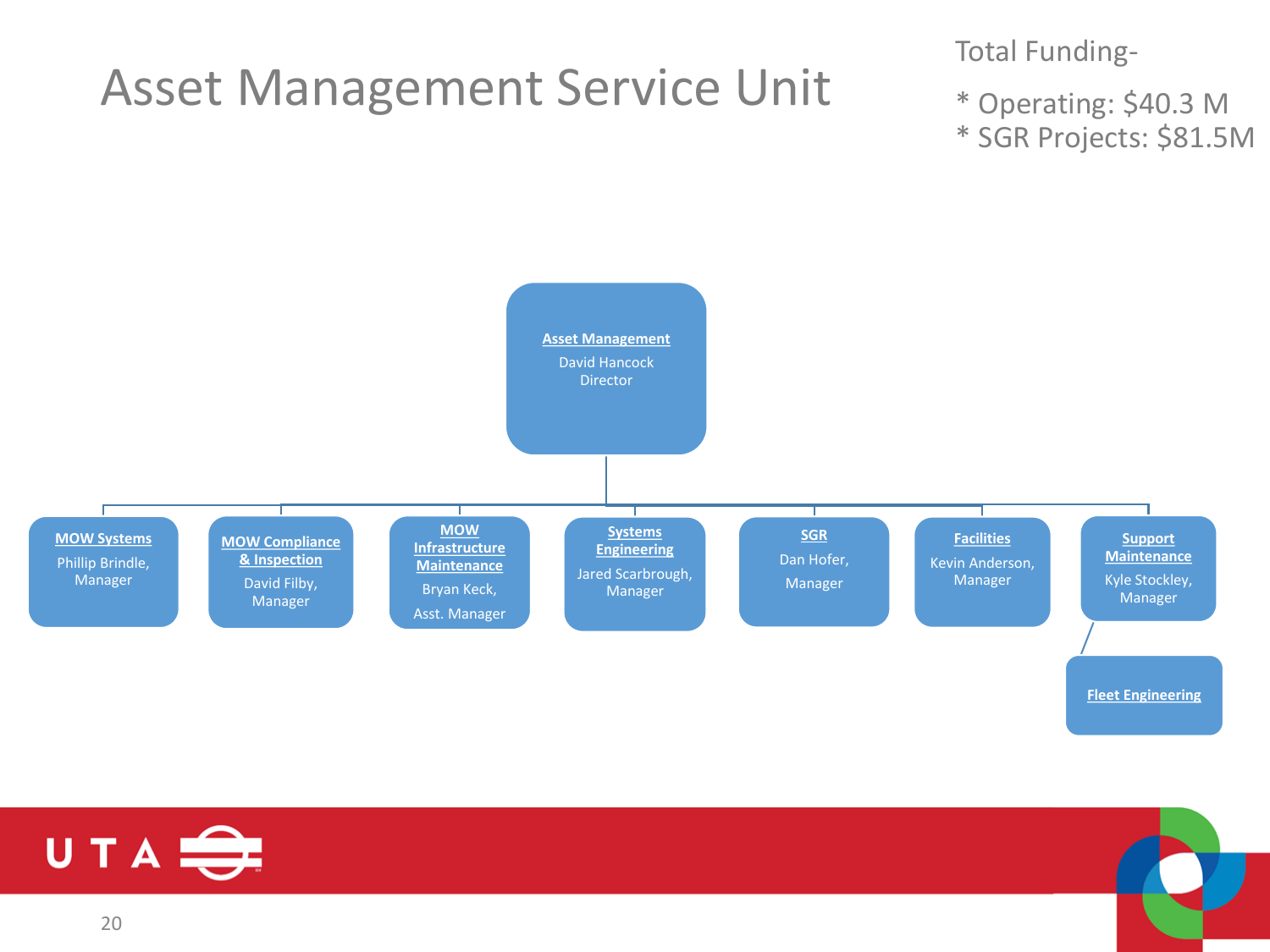#### 2021 Proposed Resource Adjustments: Asset Management

#### • **Increase 5 FTE: Total Increase to Labor & Fringe = ~ \$382K**

- Increase 1 FTE Systems Engineer
- Increase 1 FTE Assistant Manager of MOW Systems
- Increase 1 FTE Assistant Manager of Support Maintenance
- Increase 2 Additional MOW Infrastructure Rail Workers (net neutral due to RWIC revenue)
- **Increase Contract Services for ~ \$1.5M**
- **Allow new structure adjustments and apprenticeship programs to come to fruition before making further changes**

![](_page_20_Picture_8.jpeg)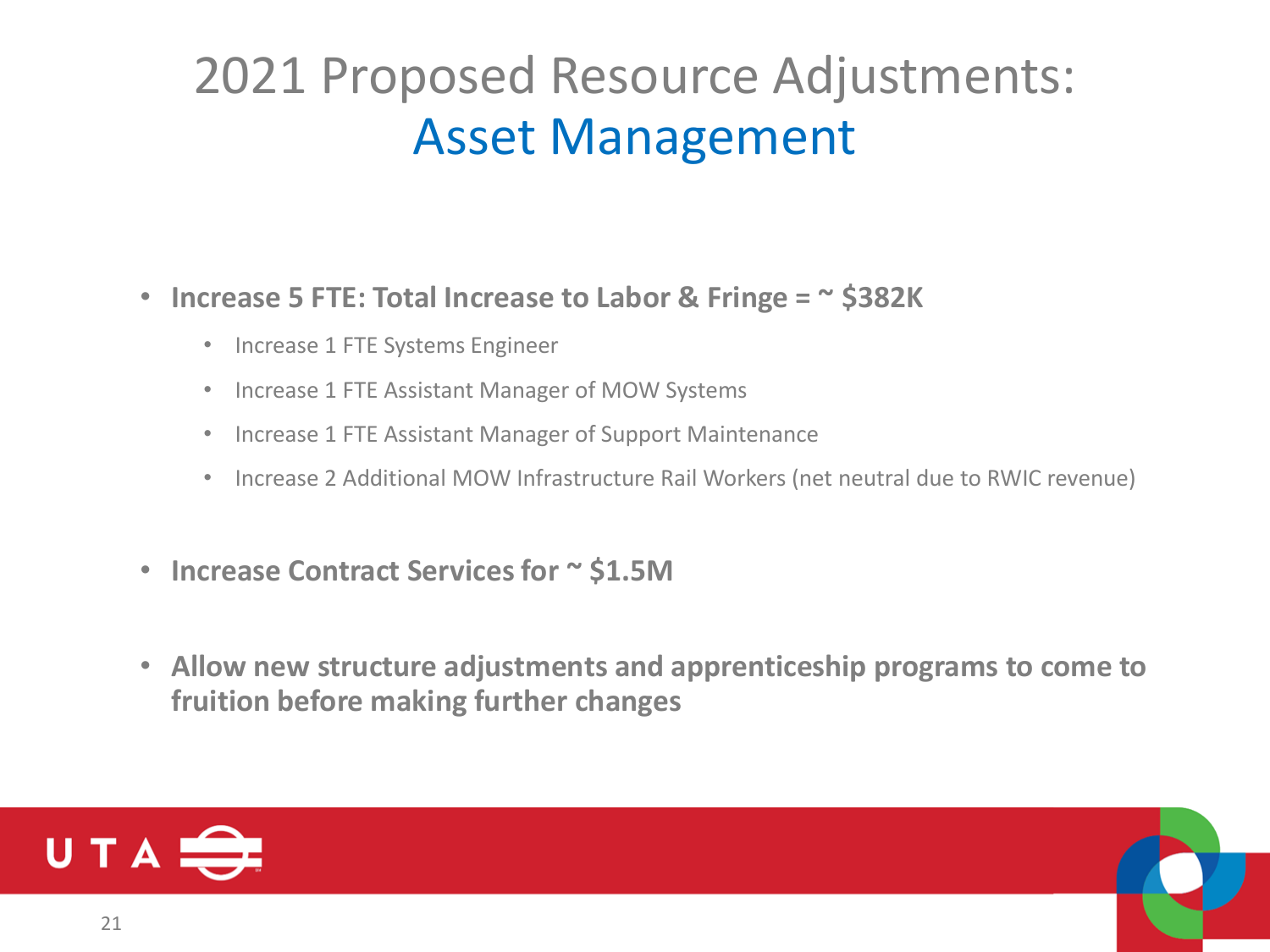## 2021 Budget Presentation *Other*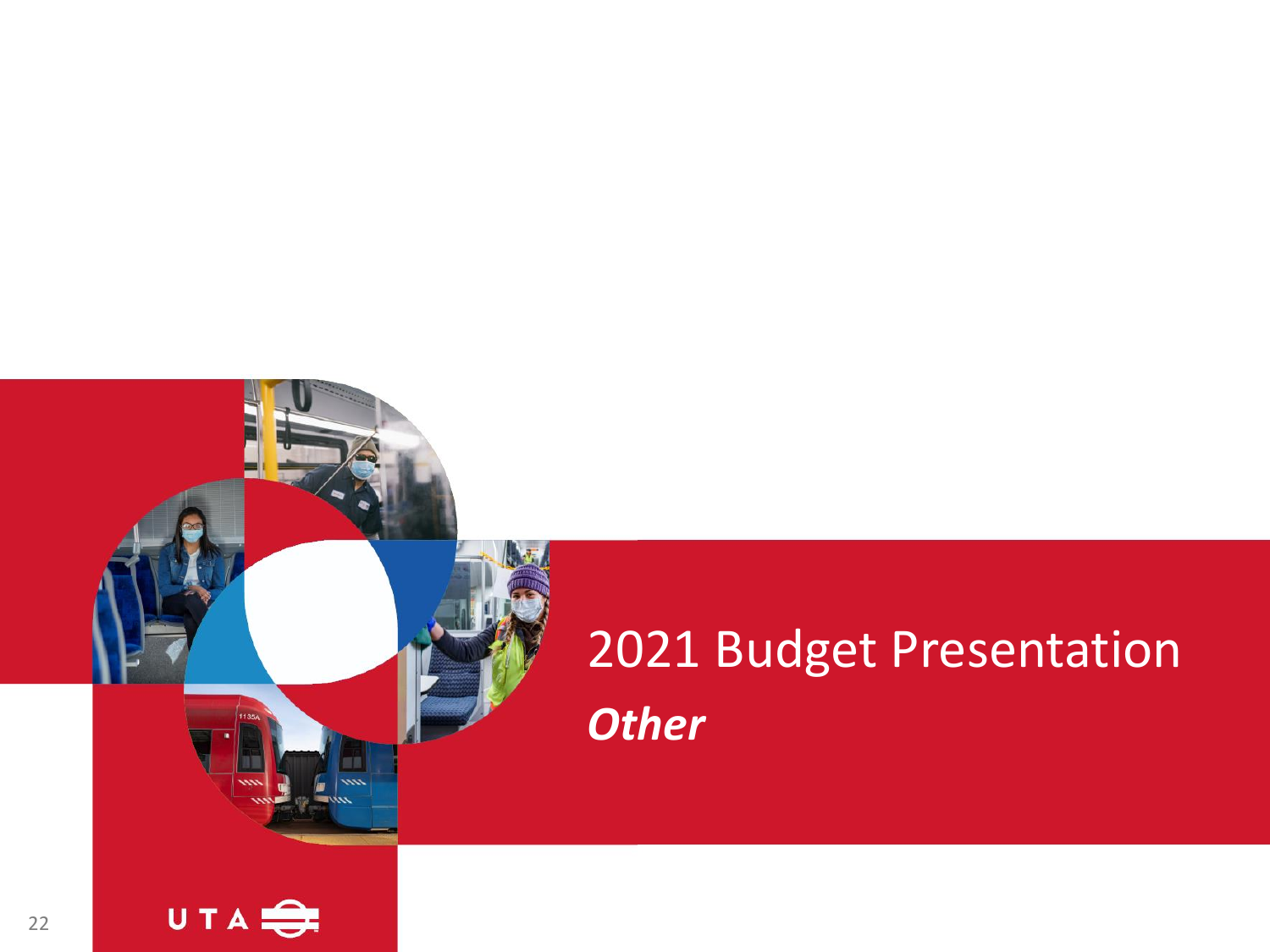## Covid-19 Update: Air Filtration/UV Light

**Included in the budget**

- **Bus**
	- Air filtration filters are being tested and yielding positive results
	- Pursuing and evaluating UV Light usage options
- **Trax**
	- UV Light filtration procurement in progress
- **Commuter Rail**
	- UV Light filtration procurement in progress

![](_page_22_Picture_9.jpeg)

![](_page_22_Picture_10.jpeg)